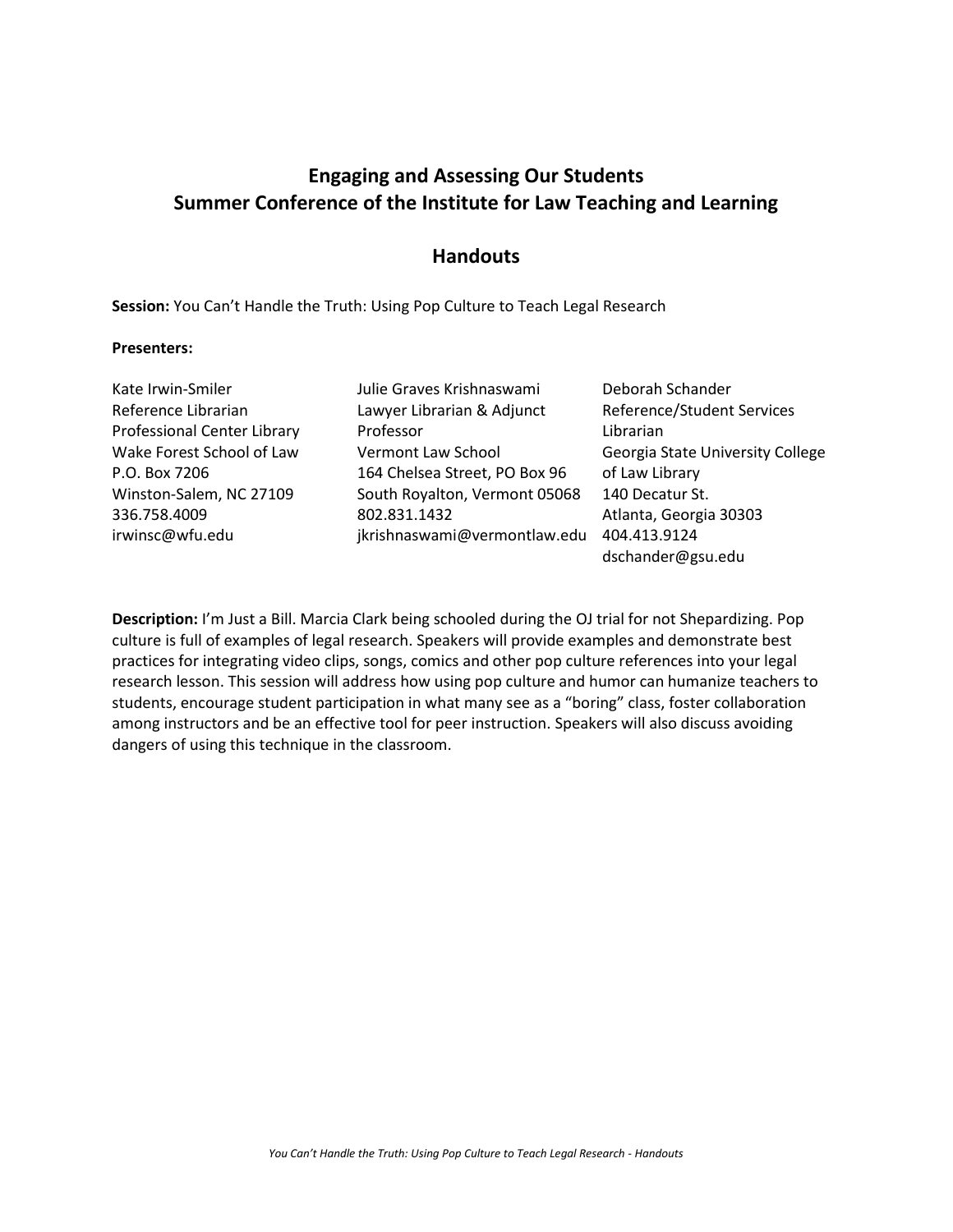# **Sample Lesson Plan**

**Title:** Narrowing your search: Search parameters in online and print research **Level:** First year Legal Research **Length of Lesson:** 30-40 minutes

### **Lesson Summary & Context:**

Students will have done some online and print research previously (possibly prior to law school). This lesson of video clips & related discussion can be used to generate discussion with students about setting appropriate search parameters, especially when introducing online research.

This lesson provides a useful segue into Terms and Connectors v. Natural Language, picking the right database, planning out your search first, etc.

Note: While designed for first year law students, this lesson can be used with any level of research class.

### **Standards or Objectives:**

- Plan a comprehensive approach to a legal information problem,
- Efficiently acquire legal information from print and electronic sources, and

Note: these can be ABA Standards, Law School outcomes, or Course objectives as listed in the Syllabus

### **Student Outcomes:**

The student will be able to describe the benefits of narrowing search terms prior to beginning research. The student will be able to describe the benefits of choosing appropriately narrow resources to use in research.

### **Materials:**

Clips

- 1. All the President's Men: [http://ivegotahit.pbworks.com/w/page/35143003/All-the-President's-](http://ivegotahit.pbworks.com/w/page/35143003/All-the-President)[Men](http://ivegotahit.pbworks.com/w/page/35143003/All-the-President)
- 2. The Middleman 1x07 The Cursed Tuba Contingency: [http://ivegotahit.pbworks.com/w/page/35143115/The+Middleman+1x07+-](http://ivegotahit.pbworks.com/w/page/35143115/The+Middleman+1x07+-+The+Cursed+Tuba+Contingency) [+The+Cursed+Tuba+Contingency](http://ivegotahit.pbworks.com/w/page/35143115/The+Middleman+1x07+-+The+Cursed+Tuba+Contingency)

### **Instructional Strategies & Sequence:**

*Introduction* (3 minutes)

Provide background for the video clips. Describe where in the research process each of the protagonists is.

### *Viewing Clips* (5 minutes)

Show the All the President's Men clip first (2 min) – Woodward and Bernstein go to the Library of Congress, trying to figure out which books Howard Hunt was checking out. They're told all White House transactions are confidential, so they go to another librarian and simply request to see every check-out slip from that year, which will – of course – include the ones they want too.

Then show the Middleman clip (2 min) – Ida basically does a Google search for the word "tuba" and spends hours going through useless results.

### *Open Discussion* (10 minutes):

Ask students what lessons can be learned from those clips. A few ideas:

- Research can be very time intensive
	- o in print and online
		- just because it's online doesn't mean it's easier to find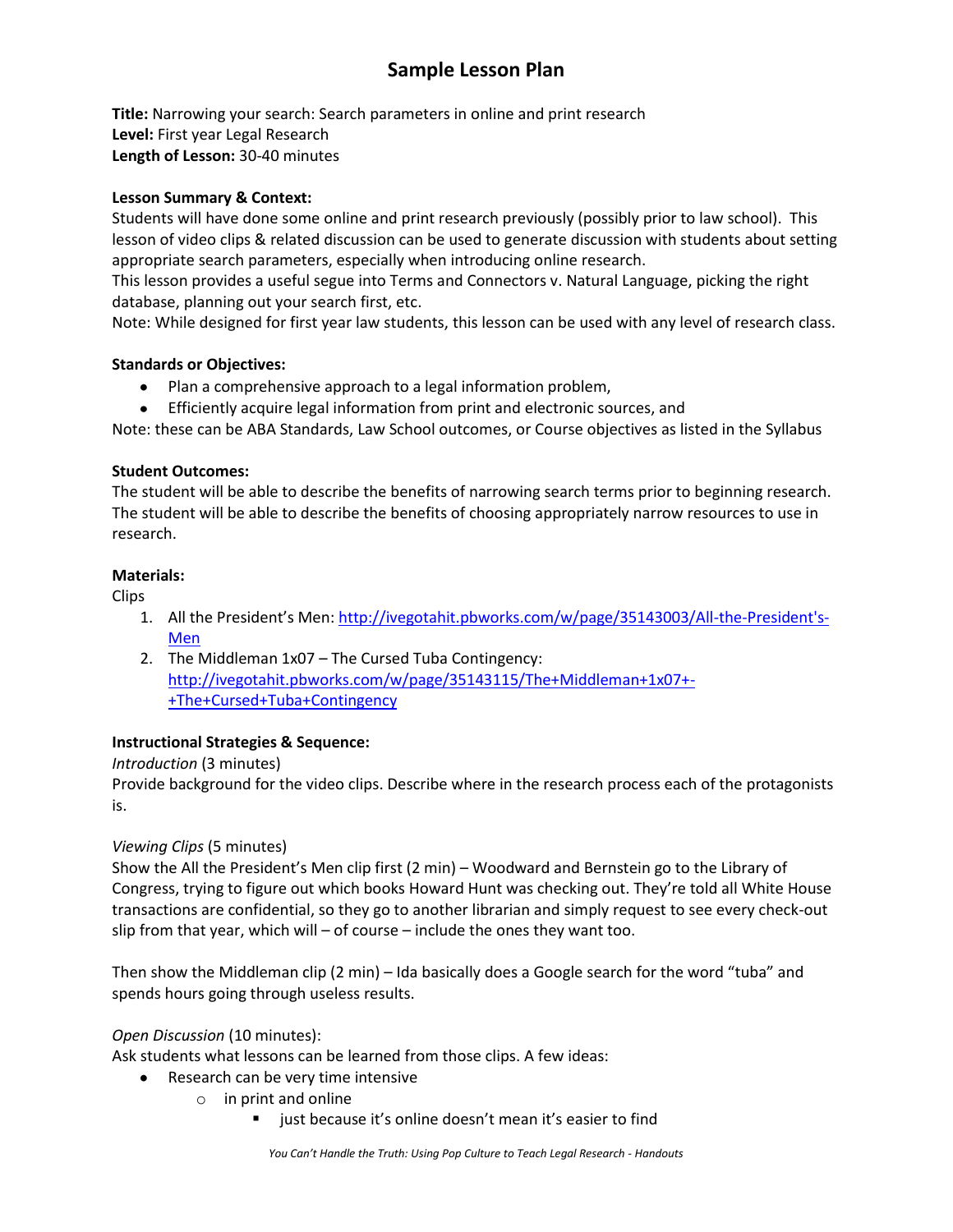- Online research is a powerful tool, just be smart about it:
	- o Narrow your search
		- **typing words into a search box isn't enough**
		- too many results waste your time
			- actually typing "tuba" in Google = 16 million+ results
			- Think about what you're looking for first
			- find the right words or database

In past sessions in which these clips were shown, the first student response was "online research is easier" – which is not at all supported by the clips themselves. But students often assume that online is easier/better. Point out that, although both searches took hours, Woodward and Bernstein narrowed their search as much as they could under the circumstances, and patiently sifted through results; Ida wasted everyone's time by not properly narrowing her search to begin with. Note to students that this isn't a print v. online argument – use smart techniques whichever one you're using.

Ask students if they have even been in the position of either Woodward & Bernstein (slogging through voluminous relevant results) or Ida (look through tons of overbroad search results). What would they do differently next time?

*Relate to Course Content* (15 minutes):

What do these clips teach us about doing legal research?

How will this experience change your approach to your next research assignment?

#### **Assessment Planned:**

Formative evaluation: Classroom discussion during period Summative evaluation: Research planning segments of all written assignments (term development, source selection, comprehensive assignments)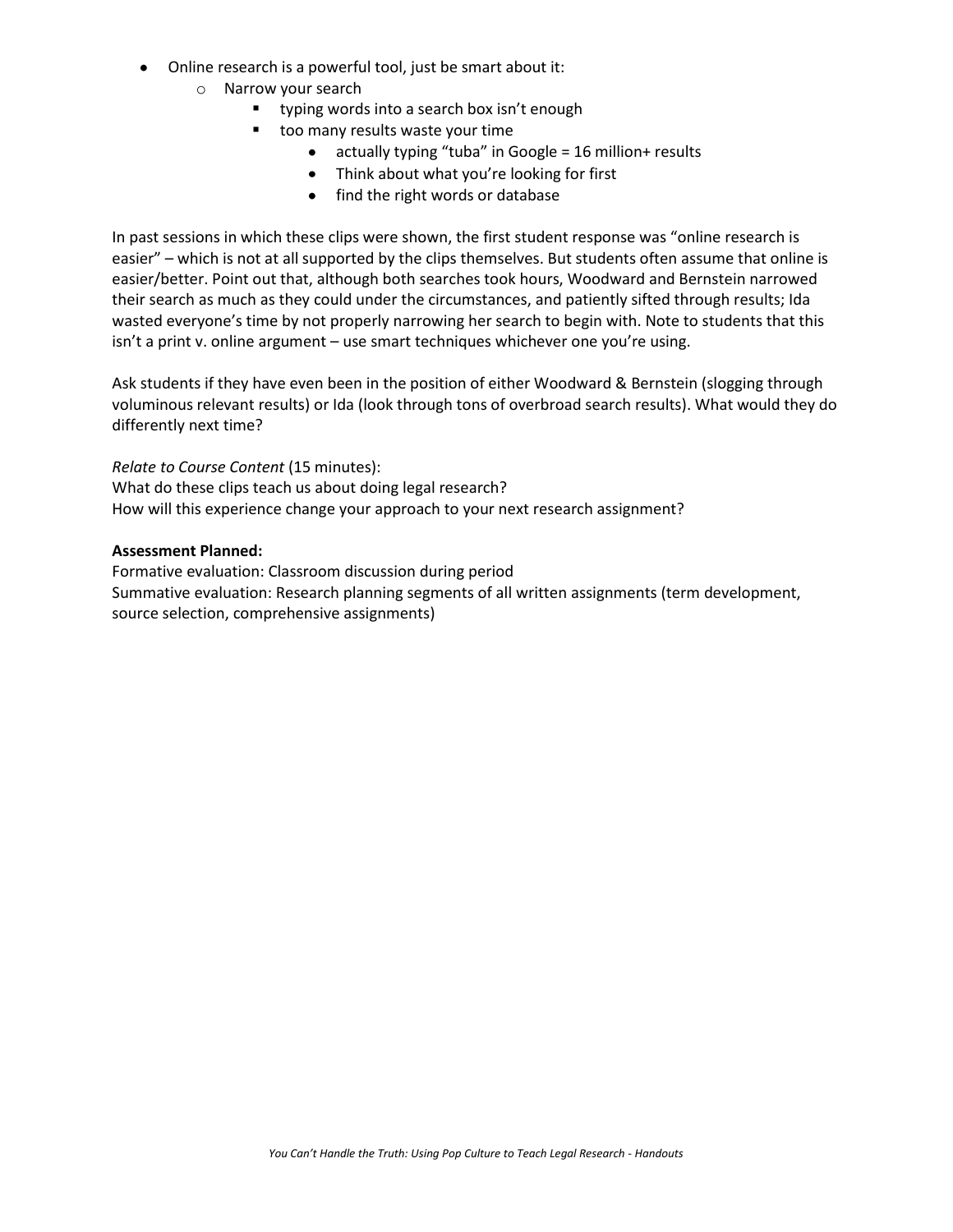## **Sample Page from the I've Got a Hit! Wiki**

Available at: <http://ivegotahit.pbworks.com/>



TRANSCRIPT: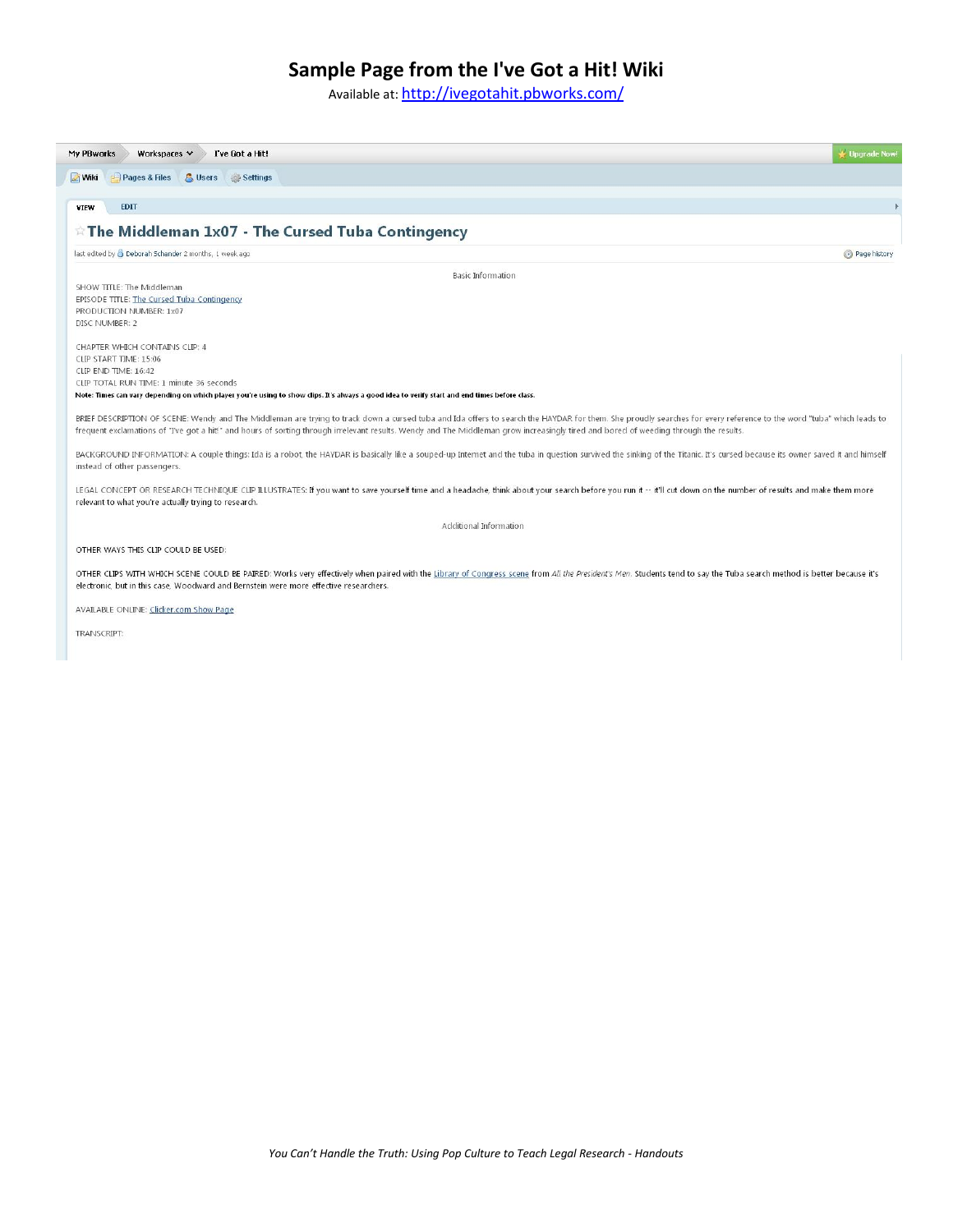# **Suggested Sites for Clips**

We recommend taking a look at the following recent article for sites and suggestions for video clips: Amy Flick, *Pick a Quick Flick for Class: How to Use Video Clips to Keep Your Legal Research Students Awake*, AALL SPECTRUM, April 2011, at 18.

Video and music clips can be found elsewhere online as well: C-Spa[n http://www.c-span.org/](http://www.c-span.org/)

Find Internet TV[, http://www.Findinternettv.com](http://www.findinternettv.com/)

Google Video Search Engine,<http://google.com/video> or<http://video.google.com/>

Library of Congress[, http://www.loc.gov/index.html](http://www.loc.gov/index.html)

NPR [http://NPR.org](http://npr.org/) (audio)

PBS<http://www.pbs.org/wgbh/pages/frontline/>

Ted [http://www.Ted.com](http://www.ted.com/) (talks and speeches from leaders in all fields, use tags to search)

Vod Pod [http://www.vodpod.com](http://www.vodpod.com/) (television and film, use tags to search)

The American Association of Law Libraries has also produced an Issue Brief on the current DMCA exceptions which allow professors to rip clips to use in class: <http://www.aallnet.org/aallwash/ib072010.pdf>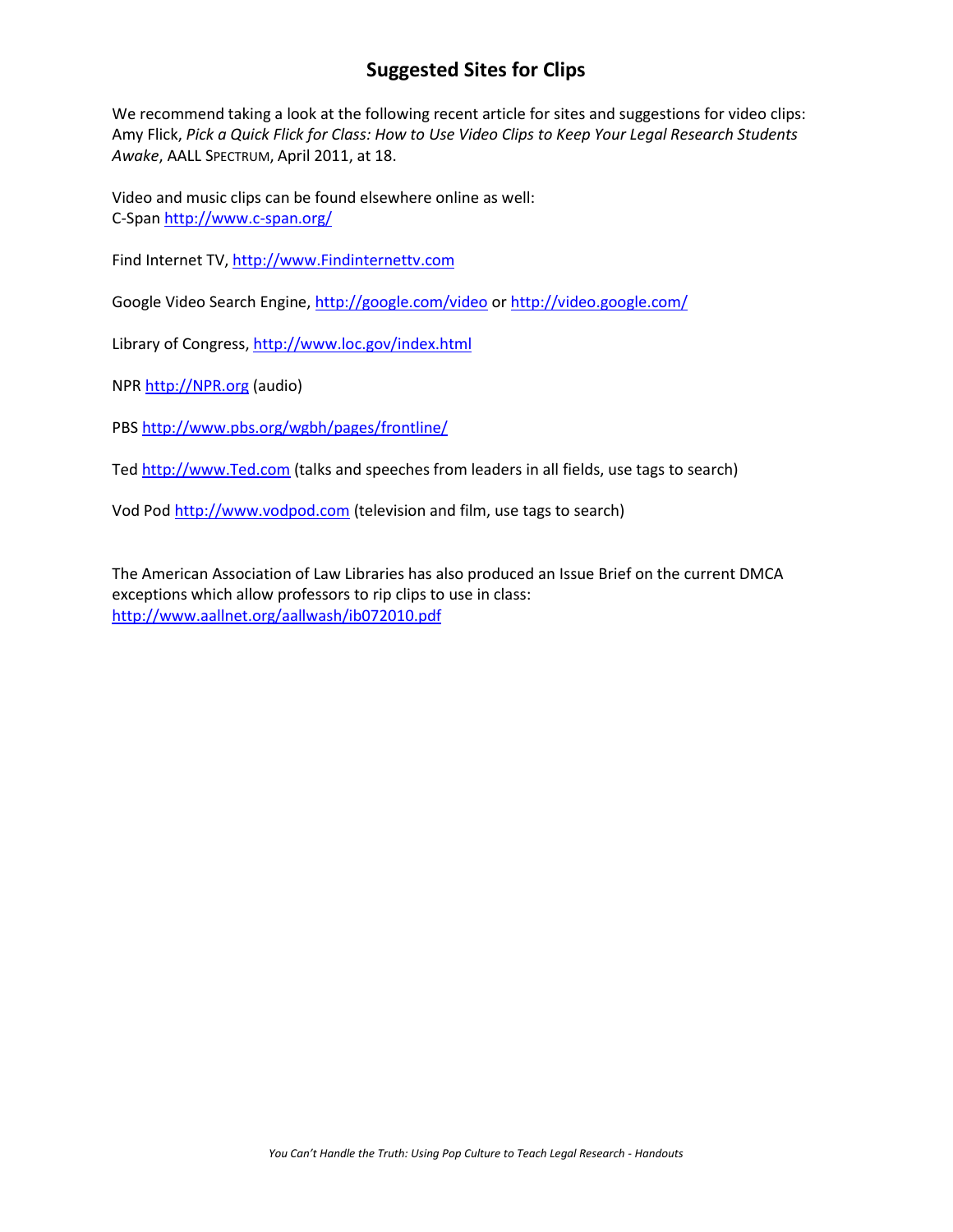## **Selected Annotated Bibliography**

There are numerous law review articles about the law and film, including articles about teaching law and film courses, using film to teach doctrinal and substantive law or legal principles, such as criminal law, evidence or professionalism, narration or storytelling, and explaining litigation involving television or film. Although these articles are useful and relevant to this topic, many are beyond the scope this bibliography.

This bibliography includes a selection of articles which discuss the pedagogical principles and educational theories for using film and television clips in the classroom. These articles are intended to offer a theoretical background and suggestions for best-practices to law teachers who are new to using these techniques in their courses.

### **Case Studies of Pop Culture Use in Law School Classrooms**

Kate Nace Day & Russell G. Murphy, *"Just Trying to Be Human in this Place": Storytelling and Film in the First-Year Law School Classroom*, 39 STETSON L. REV. 247 (2009).

This piece discusses how specific films, documentaries, and video clips can be incorporated into the first-year classroom to teach students how to process and understand the moral ambiguities and ethical complexities of the law and being a lawyer. The authors offer some specific suggestions for accomplishing this in a criminal law course.

Joseph W. Dellapenna, *Peasants, Tanners, and Psychiatrists: Using Films to Teach Comparative Law*, 36 INT'L J. LEGAL INFO. 156 (2008).

Dellapenna has over a decade of experience teaching comparative law using non-English language film, and in this article, he provides some strategies and insight for using films to teach comparative law.

K.J. Greene, *"There's No Business Like Show Business": Using Multimedia Materials to Teach Entertainment Law*, 52 ST. LOUIS U. L.J. 765 (2008).

The author discusses his approach to teaching entertainment law using film and video clips. Examples from film, television, and music are provided to explain principles from copyright law, contract, trademark, and other entertainment law concepts.

Victoria S. Salzmann, *Here's Hulu: How Popular Culture Helps Teach the New Generation of Lawyers*, 42 MCGEORGE L. REV. 297 (2011).

This article provides a thorough explanation of the theoretical basis for using references to popular cultural in law teaching, including why such references work well for law students of the millennial generation. The article serves as a must-read guide for any teacher considering incorporating such references in the classroom and offers practical insight, including how to use references to popular culture and challenges that can arise when using the same.

### **Case Studies of Pop Culture Use in Academic Classrooms or Course Design**

Jacqueline Bach, *PROJECT TEACH: Using Reality Shows as a Framework for Teaching Methods Courses*, 10 CURRICULUM & TEACHING DIALOGUE 41 (2008).

A case study of a teacher education course using elements of Project Runway challenges to structure course assignments.

Lisa M. Curch, *Using Prime-Time Animation to Engage Students in Courses on Aging*, 31 GERONTOLOGY & GERIATRIC EDUCATION 361 (2010).